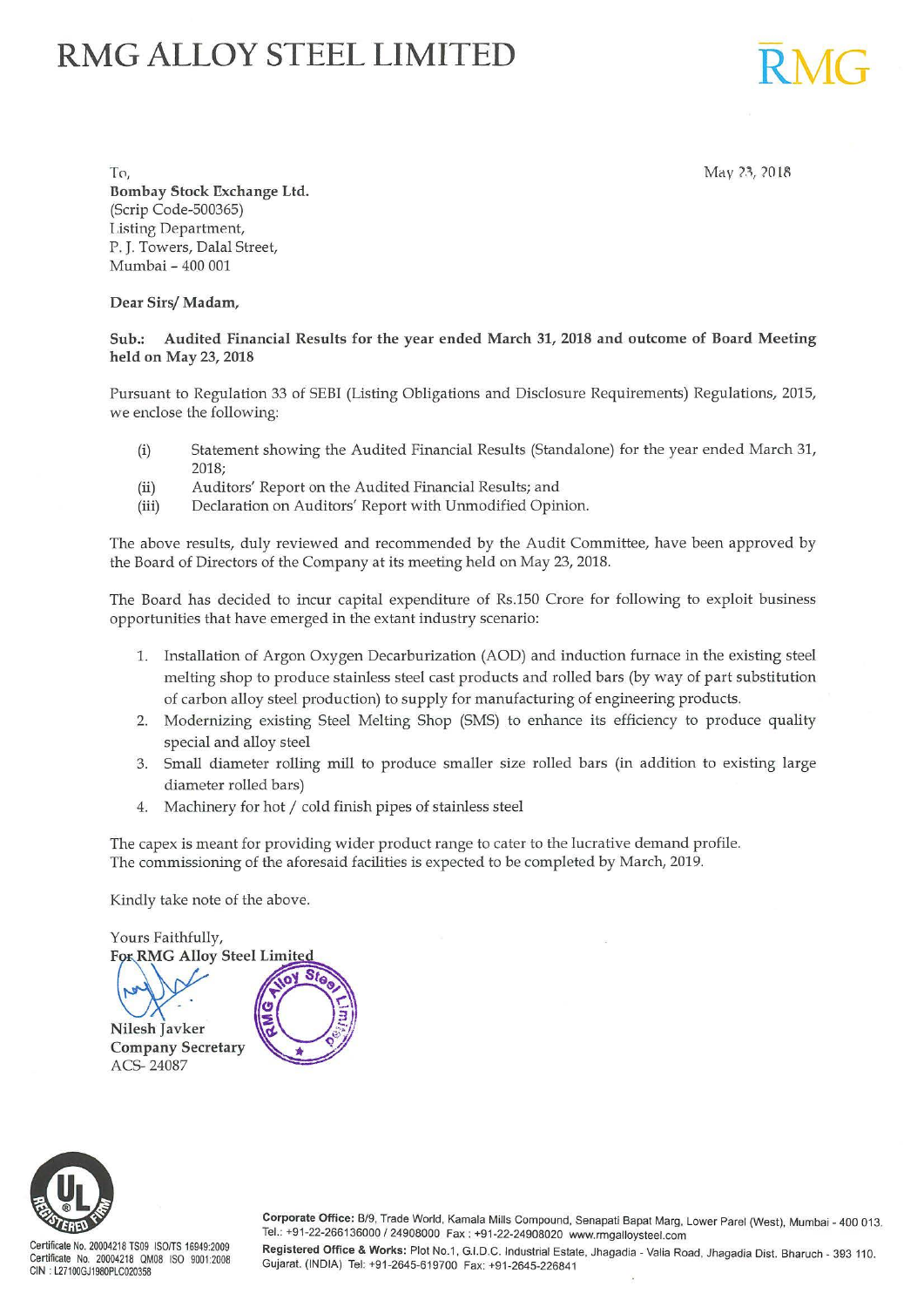### RMG ALLOY STEEL LTD

# Regd. Office: Plot No. 1, GIDC Industrial Estate, Jhagadia, Dist. Bharuch, Gujarat-393110 Website : www.rmgalloysteel.com, Email ID : allcompanysecretaryofrmgl@welspun.com CIN : L27100GJ1980PLC020358<br>STATEMENT OF FINANCIAL RESULTS FOR THE QUARTER AND YEAR ENDED 31ST MARCH 2018

|                |                                                                               |            |               |            |                    | (Rs. In Lacs) |
|----------------|-------------------------------------------------------------------------------|------------|---------------|------------|--------------------|---------------|
|                |                                                                               |            | Quarter ended |            | For The Year Ended |               |
|                |                                                                               | 31.03.2018 | 31.12.2017    | 31.03.2017 | 31.03.2018         | 31.03.2017    |
|                | Sr. No<br>Particulars                                                         | Un-Audited |               |            | Audited            |               |
|                | Income                                                                        |            |               |            |                    |               |
| a              | Revenue from Operations                                                       | 10,136     | 8,230         | 5,727      | 24,009             | 26,204        |
| $\mathbf{b}$   | Other Income                                                                  | 214        | 23            | 119        | 468                | 617           |
|                | <b>Total Revenue</b>                                                          | 10,350     | 8,253         | 5,846      | 24,477             | 26,821        |
| $\overline{2}$ | <b>Expenses</b>                                                               |            |               |            |                    |               |
| $\mathbf{a}$   | Cost of materials consumed                                                    | 6,461      | 5,179         | 3,078      | 14,624             | 13,453        |
| b              | Changes in inventories of finished goods, work in progress and stock in trade | (321)      | (228)         | (172)      | (1, 109)           | (62)          |
| C              | Excise Duty on sale of goods                                                  |            |               |            | 483                | 2,920         |
| d              | Employees benefits expenses                                                   | 365        | 387           | 395        | 1,428              | 1,600         |
| e.             | Depreciation and Amortisation expenses                                        | 173        | 159           | 161        | 661                | 663           |
| Ð              | Power & fuel                                                                  | 2,195      | 1,822         | 1,483      | 5,897              | 6,423         |
| g)             | <b>Finance Costs</b>                                                          | 1,276      | 1,099         | 1,183      | 4,683              | 4,507         |
| h              | Other expenses                                                                | 1,583      | 1,226         | 1,407      | 3,761              | 3,409         |
|                | <b>Total Expense</b>                                                          | 11,732     | 9,644         | 7,535      | 30,428             | 32,913        |
| 3              | Profit/(Loss) before exceptional items and Tax (1-2)                          | (1, 382)   | (1, 391)      | (1,689)    | (5,951)            | (6,092)       |
| 4              | Exceptional Items (Refer note - $6$ (a) & $6$ (b))                            | 500        |               |            | 500                | 250           |
| 5              | Profit/(Loss) before tax (3-4)                                                | (882)      | (1, 391)      | (1,689)    | (5, 451)           | (5, 842)      |
| 6              | Tax expenses                                                                  |            |               |            |                    |               |
| $\overline{7}$ | Net Profit/(Loss) for the period (5-6)                                        | (882)      | (1, 391)      | (1,689)    | (5, 451)           | (5, 842)      |
| 8              | Other Comprehensive Income                                                    |            |               |            |                    |               |
|                | Items that will not be reclassified to profit or loss                         | 38         | (9)           | (8)        | 13                 | (34)          |
| 10             | Total Other Comprehensive Income Net of Income tax                            | 38         | (9)           | (8)        | 13                 | (34)          |
| 11             | Total Comprehensive Income for the period                                     | (844)      | (1, 400)      | (1,697)    | (5, 438)           | (5, 876)      |
| 12             | Paid-up equity share capital (Rs.6/- per equity share)                        | 6,506      | 6,506         | 6,506      | 6,506              | 6,506         |
| 13             | Earnings per share (Face Value of Rupees 6/ Each)                             |            |               |            |                    |               |
|                | - Basic                                                                       | (1.06)     | (1.53)        | (1.72)     | (5.84)             | (6.04)        |
|                | - Diluted                                                                     | (1.06)     | (1.53)        | (1.72)     | (5.84)             | (6.04)        |

## STATEMENT OF ASSETS AND LIABILITIES

|       |                                                       |                  | (Rs. In Lacs)       |
|-------|-------------------------------------------------------|------------------|---------------------|
|       |                                                       | As at 31st March | As at 31st<br>March |
| Sr No | Particulars                                           | 2018             | 2017                |
|       |                                                       | (Audited)        | (Audited)           |
|       | <b>ASSETS</b>                                         |                  |                     |
|       | 1 Non-current assets                                  |                  |                     |
|       | (a) Property, Plant and Equipment                     | 10,542           | 11,037              |
|       | (b) Capital Work in Progress                          | 714              |                     |
|       | (C) Intangible assets                                 | $\theta$         | $\mathbf{0}$        |
|       | (d) Income tax assets (net)                           | 192              | 176                 |
|       | (e) Other non-current assets                          | 247              |                     |
|       | <b>Total non-current Assets</b>                       | 11,695           | 11,213              |
|       | II Current assets                                     |                  |                     |
|       | (a) Inventories                                       | 6,504            | 4,337               |
|       | (b) Financial assets                                  |                  |                     |
|       | (i) Investments                                       | 6,711            |                     |
|       | (ii) Trade receivables                                | 8,002            | 4,165               |
|       | (iii) Cash and cash equivalents                       | 24,258           | 171                 |
|       | (iv) Bank Balance Other than Cash and Cash Equivalent | 184              | 201                 |
|       | (c) Other current assets                              | 699              | 955                 |
|       | <b>Total Current Assets</b>                           | 46,358           | 9,829               |
|       | <b>Total Assets</b>                                   | 58.053           | 21,042              |
|       | <b>EQUITY AND LIABILITY</b>                           |                  |                     |
|       | <b>III</b> Equity                                     |                  |                     |
|       | (a) Equity share capital                              | 6,506            | 6,506               |
|       | (b) Other equity                                      | (39,088)         | (50,985)            |
|       | <b>Total Equity</b>                                   | (32, 582)        | (44.479)            |
|       | IV Non-current liabilities                            |                  |                     |
|       | (a) Financial liabilities                             |                  |                     |
|       | (i) Borrowings                                        | 48,535           | 49,583              |
|       | (b) Long term Provisions                              | 159              | 152                 |
|       | Total non-current liabilities                         | 48,694           | 49,735              |
|       | V Current liabilities                                 |                  |                     |
|       | (a) Financial liabilities                             |                  |                     |
|       | (i) Short term borrowings                             | 27,779           | 9,069               |
|       | (ii) Trade payables                                   | 7,470            | 3,418               |
|       | (iii) Other financial liabilities                     | 6,330            | 2,749               |
|       | (b) Other current liabilities                         | 324              | 506                 |
|       | (c) Short term Provisions                             | 38               | 44                  |
|       | <b>Total current liabilities</b>                      | 41,941           | 15,786              |

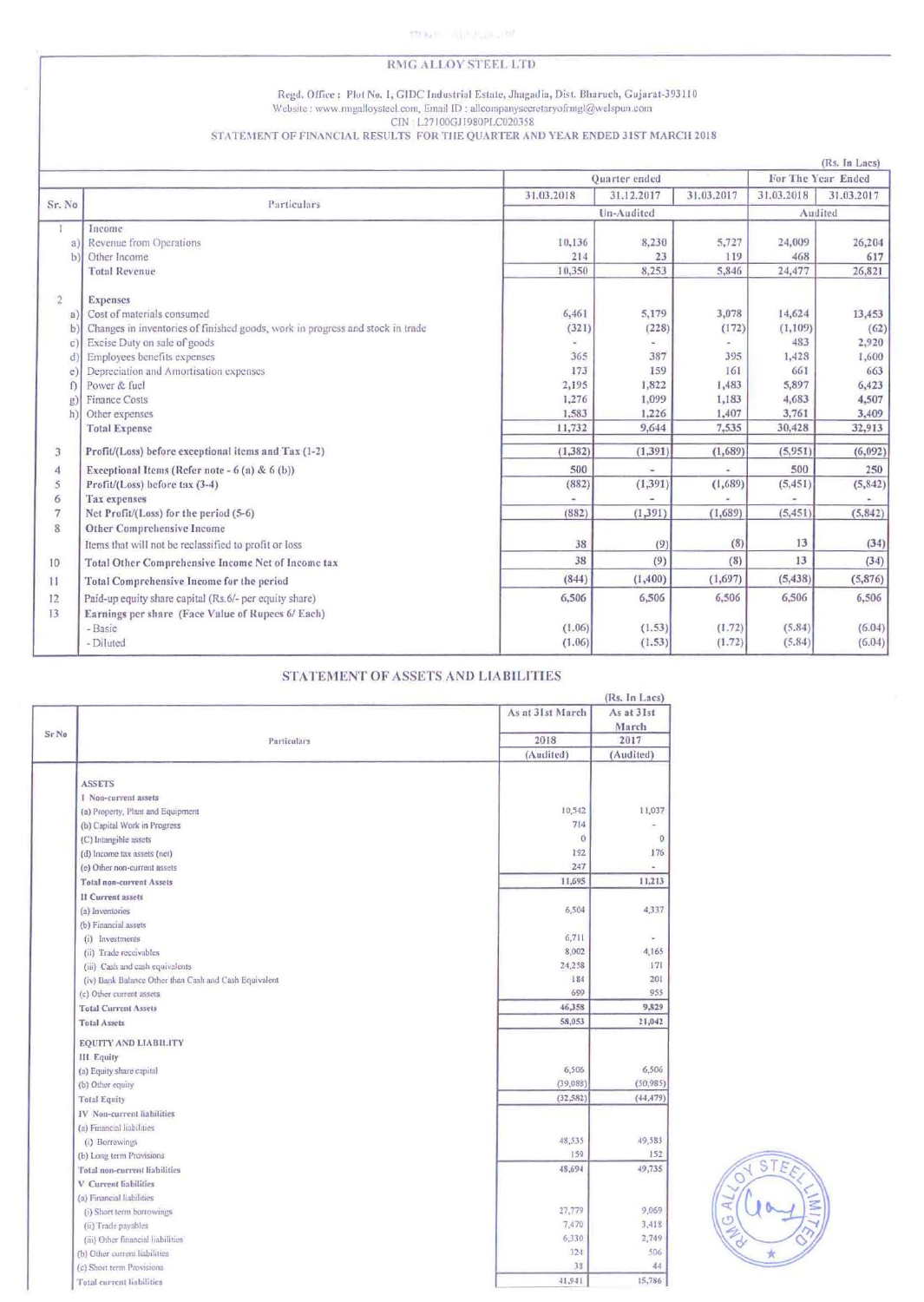### Notes-

- $\overline{1}$ The above results have been reviewed by the Audit Committee and thereafter were approved and taken on record by the Board of Directors at its meeting held on 23rd May, 2018.
- 2 The Company is engaged in the business of steel & steel products such as Seamless Tubes & Rolled Products which in the opinion of the Management is considered the only business segment in the context of IND AS 108 on "Operating Segment", as specified under section 133 of Companies Act, 2013, read with the Companies (Indian Accounting Standards) Rules, 2015.
- 3 On 1st April, 2017 the Company has adopted Indian Accounting Standard ("Ind AS") with effect from 1st April 2016. Accordingly, the financial results for the Quarter and year ended 31st March, 2018 have been prepared in accordance with Ind AS, the recognition and measurement principles laid down under Section 133 of the Companies Act, 2013 read with relevant rules issued thereunder and the other accounting principles generally accepted in India. The results for the comparative Quarter and Year ended 3 Ist March. 2017 have been restated as per lnd AS.
- 4 Deferred tax asset is more than deferred tax liability as computed in accordance with the IND AS 12, specified under section 133 of Companies Act, 2013, read with the Companies (Indian Accounting Standards) Rules, 2015. The Company, as a matter of prudence has not recognised deferred tax asset.
- 5 The Company continues to incur losses and its net worth is fully eroded resulting in liabilities exceeding its total assets as at March 31, 2018. However, the Company is in the process of raising funds upto Rs. 36,921 lacs through preferential allotment of equity share / Warrant as per resolution passed in the extra ordinary general meting held on 15th May 2018, subject to approval of any statutory and other appropriate authorities. The inflow of funds will be used for repayment of borrowings, working capital and capex for offering new I improved product range in order to improve the profitability & liquidity position of the Company going forward. Also the Company is in the process of settling dues with lenders. Accordingly, the financial statements have been prepared on a going conccm basis and no adjustments are required to the carrying amount of assets and liabilities.

### 6 a) During the Quarter and the Year ended 31st March 2018 the Company had received a waiver of Rs 500 Lacs from a lender bank.

b) In FY 2016-17, the Company entitled to the benefits as per eligibility certificate received from industries commissioner. Accordingly, during the quarter ended 30th June 2016, the Company had accounted for the refund on the purchase tax (including interest) an amount of Rs.250 lacs.

7 The reconciliation of the other equity as on 31st March 2017 and net profit or loss for the period ended 31st March 2017 reported in accordance with India GAAP to total comprehensive income in accordance with !NO AS is given below:

| (i) Reconciliation of Total comprehensive income                                                        |                                                | (Rs. In Lacs)                            |
|---------------------------------------------------------------------------------------------------------|------------------------------------------------|------------------------------------------|
| Description                                                                                             | For the<br>quarter ended<br>31st March<br>2017 | For the year<br>ended 31st<br>March 2017 |
| Profit / (Loss) as per previous GAAP (a)                                                                | (1,687)                                        | (5,852)                                  |
| Ind AS: Adjustments increase (decrease):                                                                |                                                |                                          |
| (i) Effect of accounting of transaction costs on borrowings as per Effective Interest Rate (EIR) method | (4)                                            | (15)                                     |
| (ii) Fair valuation of measurement of forward contract                                                  | (5)                                            | (5)                                      |
| (iii) Depreciation / amortisation on Property Plant Equipment                                           | (1)                                            | (4)                                      |
| (iv) Remeasurement gain/loss of defined benefit obligation                                              |                                                | 34                                       |
| Total adjustment to profit or loss (b)                                                                  | (2)                                            | 10 <sup>1</sup>                          |
| Profit or Loss under Ind AS $(a+b)$                                                                     | (1,689)                                        | (5, 842)                                 |
| Other comprehensive income for the year (Remeasurement of defined benefit obligation)                   | (8)                                            | (34)                                     |
| Total comprehensive income for the period under Ind AS                                                  | (1,697)                                        | (5, 876)                                 |

(ii) Reconciliation of Total Equity:  $(Rs. In Lacs)$ 

| Description                                                                                             | For the year<br>ended 31st<br>March 2017 |
|---------------------------------------------------------------------------------------------------------|------------------------------------------|
| Equity as reported under previous GAAP                                                                  | (51,004)                                 |
| Ind AS: Adjustments increase (decrease):                                                                |                                          |
| (i) Effect of accounting of transaction costs on borrowings as per Effective Interest Rate (EIR) method | 100                                      |
| (ii) Fair valuation of measurement of forward contract                                                  | (5)                                      |
| (iii) Depreciation / amortisation on Property Plant Equipment                                           |                                          |
| Equity as reported under IND AS                                                                         | (50, 985)                                |

8 The figures for the previous period have been regrouped / rearranged, wherever necessary, to make them comparable.

Date: Place: 2Jrd May 2018 Mumbai



For and on behalf of Board Q Opirector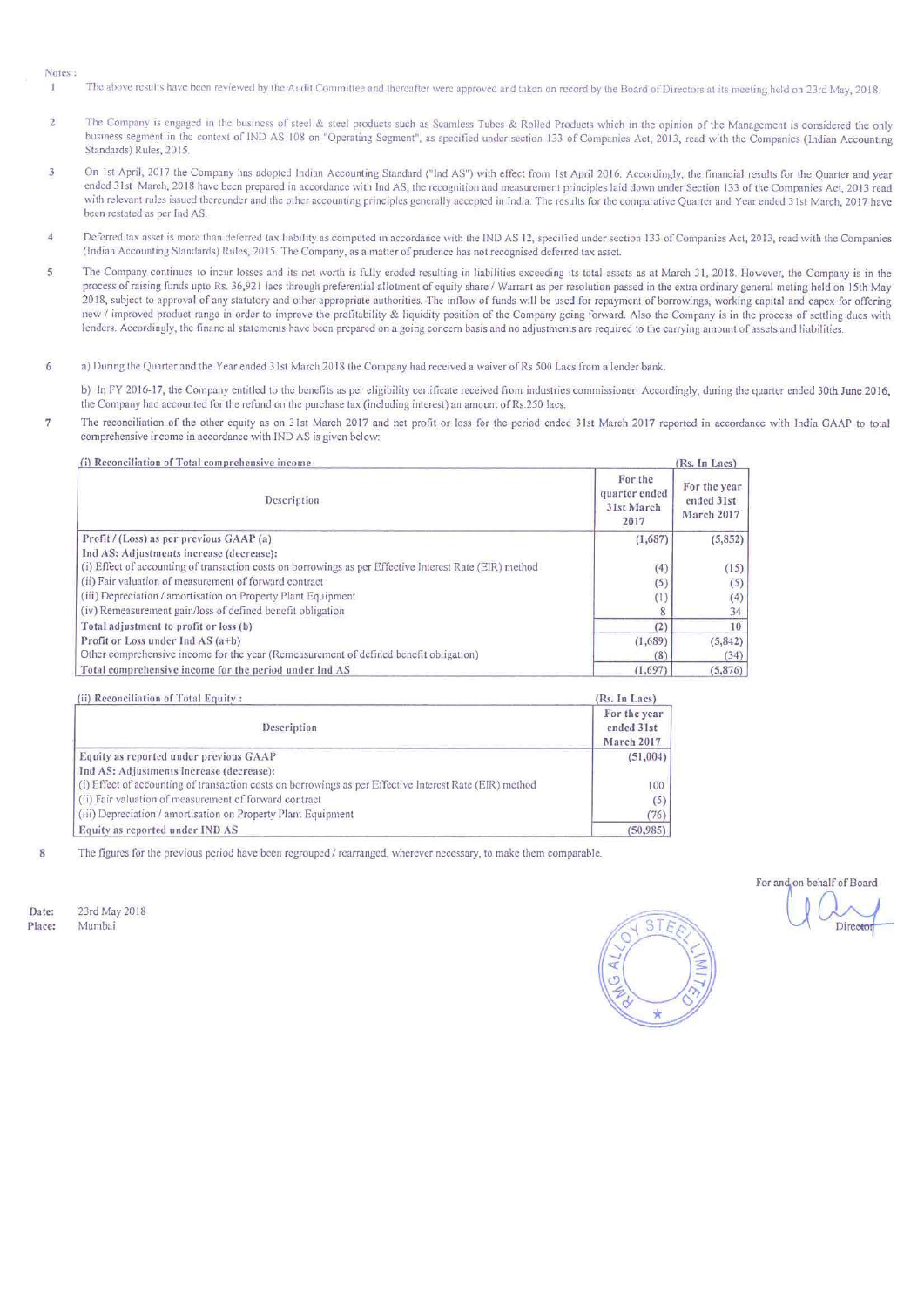# Pathak H.D. Chartered Accountants

Auditor's Report on Financial Results of RMG ALLOY STEEL LIMITED Pursuant to the Regulation 33 of the SEBI (Listing Obligations and Disclosure Requirements) Regulations, 2015.

To,

The Board of Directors of RMG Alloy Steel Limited,

We have audited the accompanying Financial Results of RMG Alloy Steel Limited ("the Company'") for the year ended 31st March 2018 ("the Statement"), being submitted by the Company pursuant to the requirement of Regulation 33 of the SEBI (Listing Obligation and Disclosure Requirements) Regulations, 2015 read with SEBI Circular No. CIR/CFD/FAC/62/2016 dated 5<sup>th</sup> July 2016. The Statement, which are the responsibility of the company's management and approved by the Board of Directors, have been prepared on the basis of the related fmancial statements which is in accordance with the Companies (Indian Accounting Standards) Rules, 2015 (Ind AS) prescribed under Section 133 of the Companies Act, 2013 (the 'Act'), read with relevant rules issued thereunder and other accounting principles generally accepted in India. Our responsibility is to express an opinion on the Statement based on our audit.

We conducted our audit in accordance with the Standards on Auditing issued by the Institute of Chartered Accountants of India. Those Standards requires that we comply with ethical requirement and plan and perfonn the audit to obtain reasonable assurance about whether the Statement are free from material misstatement.

An Audit includes examining, on a test basis, evidence supporting amounts disclosed in the Statement. An Audit also includes evaluating the appropriateness of the accounting policies used and the reasonableness of the significant accounting estimates made by the management, as well as evaluating the overall presentation of the Statement. We believe that the audit evidence we have obtained is sufficient and appropriate to provide a basis for our opinion.

In our opinion and to the best of our infonnation and according to the explanations given to us, the Statement:

(i) are presented in accordance with the requirements of Regulation 33 of the SEBI (Listing Obligations and Disclosure Requirements) Regulations, 2015 read with SEBI Circular No. CIR/CFD/FAC/62/2016 dated  $5<sup>th</sup>$  July 2016; and

(ii) give a true and fair view in confonnity with the aforesaid Ind AS and other accounting principles generally accepted in India of the net loss (including Other Comprehensive Income) and other financial infonnation for the year ended 31st March 2018.

# **Emphasis of Matters**

We draw attention to Note 5 of the accompanying statement; the Company's net worth is eroded and the Company has continued incurring losses for the quarter and Year ended 31st March, 2018. Considering the matters set out in the said note, this statement is prepared on a going concern basis. Our report is not modified in respect of this matter.



**Head Office:** 814·815, Tulsiani Chambers. 212. Nariman Point, Mumbai - 400 021, India. Tel.: + 91 22 3022 8508 Fax: + 91 22 3022 8509. URL: www.phd.ind.in

**Branches: Ahmedabad 1 Bengaluru**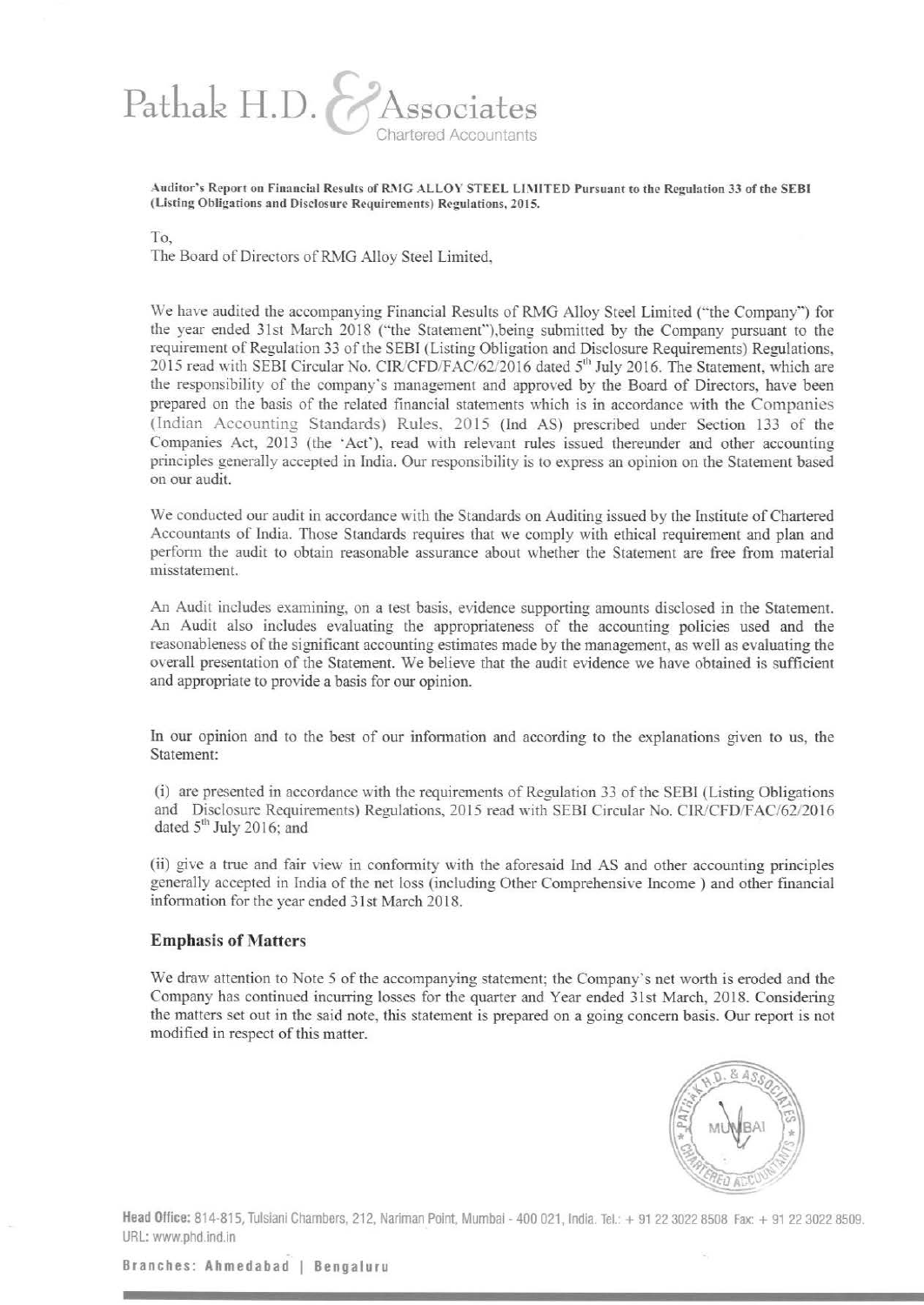

The Statement includes the results for the Quarter ended  $31<sup>st</sup>$  March 2018 being the balancing figure between audited figures in respect of the full financial year and the published unaudited year to date figures up to the third quarter of the current financial year which were subjected to limited review by us.



Place: Mumbai Date: 23<sup>rd</sup> May, 2018 For Pathak H D & Associates Chartered Accountants (Finn's Registration No: 107783W)

 $\sqrt{2\pi}$ 

**Yishal D. Shah**  Partner Membership No. 119303